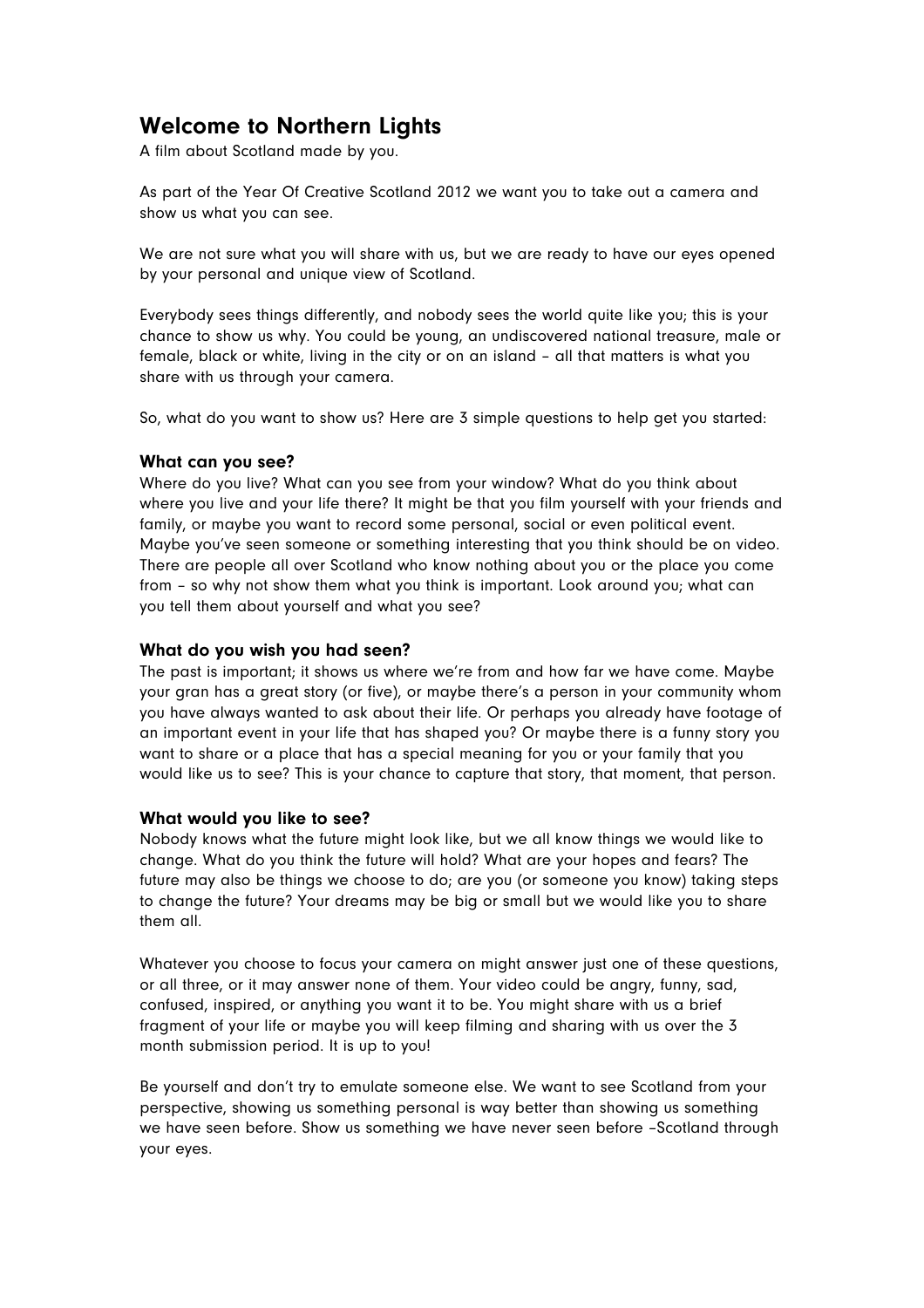#### KEY REQUIREMENTS

- 1. We only want videos made in Scotland or if you live outside of Scotland the subject of your video must be Scotland.
- 2. We are not looking for finished films. We are looking for raw, unedited or minimally edited videos.
- 3. Good quality image and sound is a must. Please read through the tips below before you start filming.
- 4. Please do not add music to your videos. If you add music other than your own original music (performance and lyrics) we will not be able to include your contribution in the final feature film.
- 5. Submissions in other languages are very welcome (especially Gaelic) these do not need to be subtitled.
- 6. There is no time limit to what you can submit, so no need to edit it down. YouTube has a maximum upload length of 15 minutes, but you can upload as many clips as you want (e.g. an hour long video can be separated into 4 x 15 min clips).
- 7. IMPORTANT: Hold onto your original video footage (tape or digital file). If we include your submission in the final film, we will be back in contact for this.
- 8. (Advanced) Shoot at 25 frames per second (fps) and use the highest video quality setting. Most phones and point and shoot cameras offer 30fps however if you are shooting on a camcorder 25fps may be an option.
- 9. IMPORTANT: Ask a friend for help if you need it and most importantly have fun, be safe and have an interest, and a passion in what you are showing us.

Watch Sanjeev Koholi and pals take you through the essentials at http://wearenorthernlights.com/get-involved/

### PREPARING TO SHOOT YOUR VIDEO

- 1. Consider what do I want to film and what your video is about? Review the 3 questions above for inspiration.
- 2. Decide what to shoot on? You could use a video camcorder, a compact stills camera that shoots video or a mobile phone. These options will offer varying degrees of quality. We recommend using a video camcorder for best quality.
- 3. (Advanced) Set the camera to the highest video quality and use 25 frames per second in your settings where possible.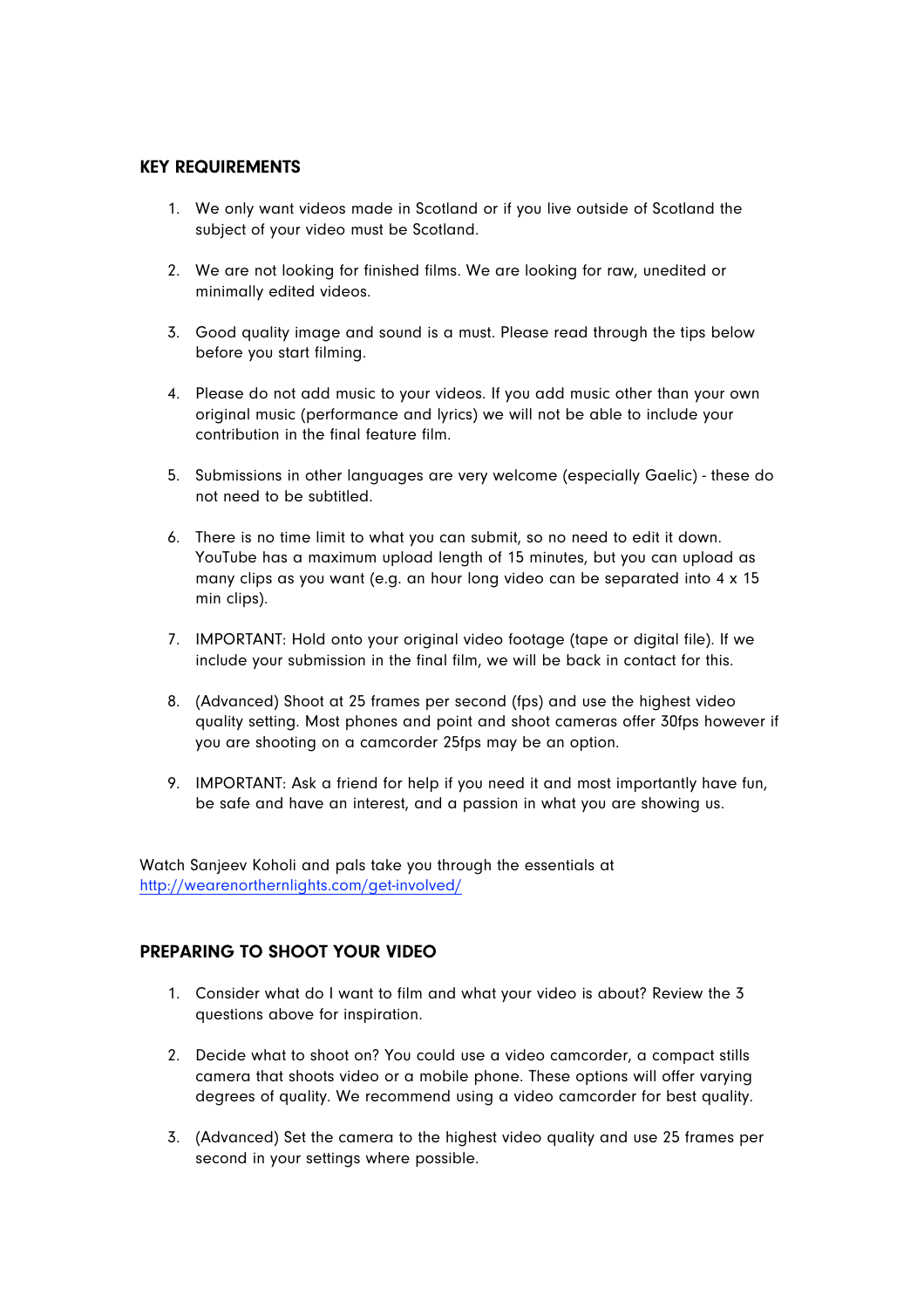- 4. IMPORTANT Test the kit your using. Record a demo and make sure you can see and hear yourself nice and clear. See tips on sound below.
- 5. Do you have access to a tripod to keep your shot steady? If you don't have a then a flat surface will do.
- 6. Where are you going to film? Do you need permission? If it's your own home or a public park then you won't need permission.
- 7. Who are you going to film? Have they given you their consent? The easiest way to do this is ask the person to state their name and their consent to be filmed on camera. Or you can download a consent form here. http://wearenorthernlights.com/get-involved/submitting/

### SHOOTING YOUR VIDEO

- 1. Shoot landscape. Camcorders shoot this automatically however if you have a phone turn it on its side so it gives you the widest image possible.
- 2. If you are using a camcorder, use auto focus, manually focusing all the time can be distracting and make it more difficult for you.
- 3. (Advanced) Remember to set you camcorder to 25 frames per second if this option is available and shoot at the highest possible video quality.
- 4. Don't move the camera around too much. Hold the camera on your subject long enough for us to see what you are seeing and how you see it. Keep it simple and keep it steady; lots of panning, zooming and focusing in and out can be confusing for an audience and may put them off watching your video.
- 5. It might be hard to keep the shot steady. If you have one, consider using a Tripod or put the camera on a flat surface, a floor or table can be good but remember to check the viewfinder to make sure you can clearly see you or the subject your filming.
- 6. Think about what you are trying to get across, imagine you are watching the film yourself, it needs to be clear, our eyes are your camera, make sure we can see what you want us to see. Basically consider what your trying to say at all times.
- 7. Don't shoot directly into the light. If you do this you'll get silhouettes.

# HOW TO GET GOOD SOUND

We need to see your clips clearly, but we also need to hear them, so sound needs to be clear too.

1. If your filming inside it should be nice and quiet (turn off the washing machine etc) but if your outside it might be a bit noisier (a windy day, a busy street) – best to do a test and make sure you can hear what you want the audience to hear.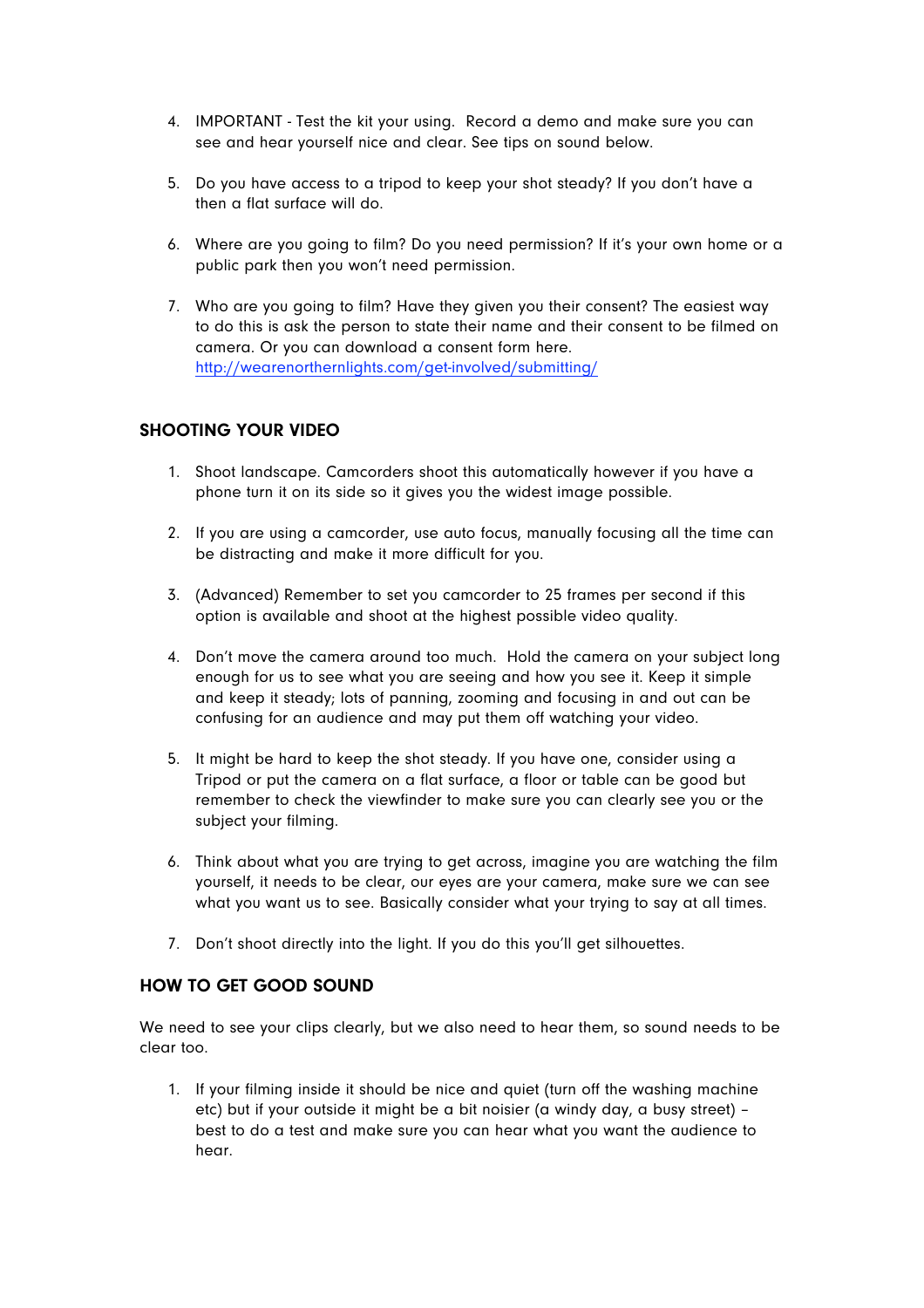- 2. Plugging in an external camera microphone will get you clearer sound and help you to pick up sound further away. If you don't have an external mic, film closer to your subject.
- 3. Practice makes perfect so carry out the following test:
	- Hold the camera stationary (either on tripod or have a friend hold it).
	- Stand up close to the camera and record yourself speaking.
	- Now step away from the camera and record yourself speaking again.
	- Continue with this until you are as far back as you would wish to go.
	- Play back the recording. You should be able to work out how far you can go from the camera before you can no longer be heard.

# HOW TO SUBMIT YOUR VIDEOS

Submitting your videos to us couldn't be easier, and you can do it with or without a YouTube account.

Go to www.wearenorthernlights.com/submit/ and we will step you through the process of getting your video uploaded.

You will be asked to agree to the terms and conditions of the project. If you would like to read these before you submit please go to: http://wearenorthernlights.com/terms-andconditions/

Submissions must comply with YouTube's own guidelines: http://www.youtube.com/t/howto\_copyright

We aim to review your submission and get it live on the site and YouTube channel within 24 hours.

The deadline for submissions is 21st June 2012.

### ONLINE SUPPORT

The website is offering videos and advice on how to prepare, shoot and upload your video to the project. Go to: http://wearenorthernlights.com/get-involved/submitting/

You can also visit our Frequently Asked Questions: http://wearenorthernlights.com/faqs/

If you have any questions about how to prepare, shoot or submit your video then please post a question on our wall www.facebook.com/wearenorthernlights

### **AWARDS**